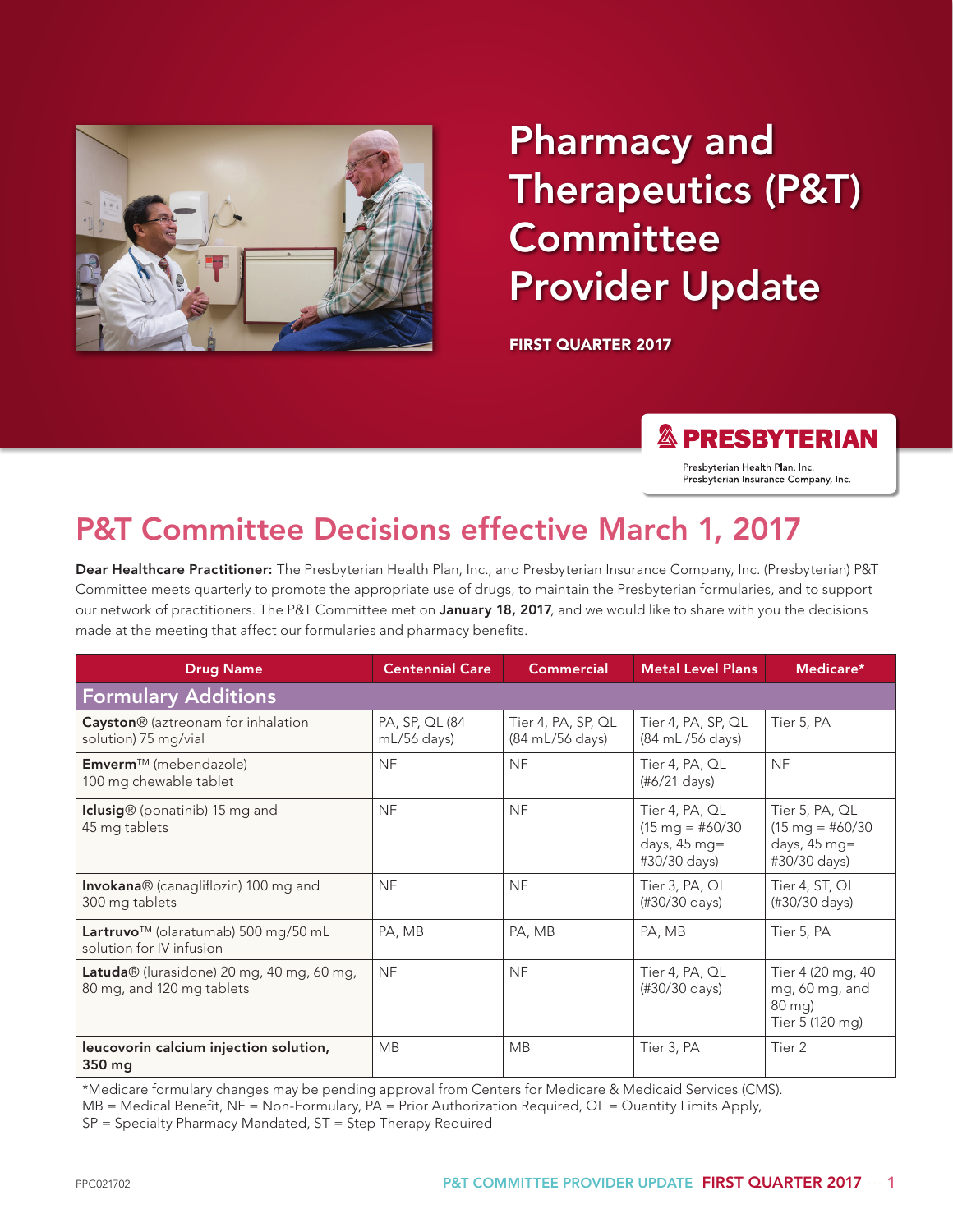| <b>Drug Name</b>                                                                                                                                                                                                                                                                            | <b>Centennial Care</b>   | <b>Commercial</b>                    | <b>Metal Level Plans</b>             | Medicare*                                                                 |  |  |  |
|---------------------------------------------------------------------------------------------------------------------------------------------------------------------------------------------------------------------------------------------------------------------------------------------|--------------------------|--------------------------------------|--------------------------------------|---------------------------------------------------------------------------|--|--|--|
| <b>Formulary Additions (continued)</b>                                                                                                                                                                                                                                                      |                          |                                      |                                      |                                                                           |  |  |  |
| octreotide acetate 200 mcg/mL injection                                                                                                                                                                                                                                                     | <b>MB</b>                | <b>MB</b>                            | Tier 4, PA                           | Tier 2                                                                    |  |  |  |
| Narcan® (naloxone HCl nasal spray)<br>4mg/0.1mL                                                                                                                                                                                                                                             | Formulary                | Tier 2                               | Tier <sub>2</sub>                    | <b>NF</b>                                                                 |  |  |  |
| Oxytrol® for Women (oxybutynin<br>transdermal) 3.9 mg/day patches                                                                                                                                                                                                                           | QL (#8/28 days)          | <b>NF</b>                            | Tier 3, PA, QL<br>(#8/28 days)       | <b>NF</b>                                                                 |  |  |  |
| paliperidone (generic for Invega®)<br>1.5 mg, 3 mg, 6 mg, and 9 mg<br>extended-release tablets                                                                                                                                                                                              | <b>NF</b>                | <b>NF</b>                            | Tier 4, ST, QL<br>(#30/30 days)      | Tier 4, ST, QL (1.5<br>mg, 3 mg, and 9<br>$mg = #1/day,$<br>6 mg= #2/day) |  |  |  |
| papaverine HCL solution 30 mg/mL                                                                                                                                                                                                                                                            | <b>NF</b>                | <b>NF</b>                            | Tier 3, PA                           | <b>NF</b>                                                                 |  |  |  |
| Rexulti® (brexpiprazole) 0.5 mg, 1 mg, 2 mg,<br>3 mg, and 4 mg tablets                                                                                                                                                                                                                      | <b>NF</b>                | <b>NF</b>                            | Tier 4, PA, QL<br>(#30/30 days)      | Tier 5, PA (New<br>Starts), QL<br>(#30/30 days)                           |  |  |  |
| Rubraca™ (rucaparib) 200 mg and<br>300 mg tablets                                                                                                                                                                                                                                           | PA, QL<br>(#120/30 days) | Tier 4, PA, QL<br>(#120/30 days)     | Tier 4, PA, QL<br>(#120/30 days)     | Tier 5, PA, QL<br>(#120/30 days)                                          |  |  |  |
| ticlopidine (Ticlid®) 250 mg tablet                                                                                                                                                                                                                                                         | <b>NF</b>                | <b>NF</b>                            | Tier 3, PA, QL (#60<br>per 30 days)  | <b>NF</b>                                                                 |  |  |  |
| Ulesfia® (benzyl alcohol) 5% lotion                                                                                                                                                                                                                                                         | <b>NF</b>                | <b>NF</b>                            | Tier 3, PA, QL                       | <b>NF</b>                                                                 |  |  |  |
| Xartemis™ XR (oxycodone HCL and<br>acetaminophen) 7.5 mg/325 mg<br>extended-release tablets                                                                                                                                                                                                 | <b>NF</b>                | <b>NF</b>                            | Tier 3, PA, QL<br>(#120/30 days)     | <b>NF</b>                                                                 |  |  |  |
| New Generics - Unless otherwise noted, when a generic becomes available,<br>the brand name product will be removed from the formularies.                                                                                                                                                    |                          |                                      |                                      |                                                                           |  |  |  |
| abacavir/lamivudine (generic for Epzicom®)<br>600 mg/300 mg tablet                                                                                                                                                                                                                          | QL (#30/30 days)         | Tier 1, QL<br>(#30/30 days)          | Tier 1, QL<br>(#30/30 days)          | Tier 5                                                                    |  |  |  |
| epinephrine 0.15 mg and 0.3 mg<br>auto-injectors (generic for EpiPen® and<br>EpiPen® Jr)                                                                                                                                                                                                    | Formulary                | Tier 1                               | Tier 1                               | Tier 2                                                                    |  |  |  |
| estradiol 10 mcg vaginal tablets<br>(generic for Vagifem)                                                                                                                                                                                                                                   | Formulary                | Tier 1                               | Tier 1                               | Tier 3                                                                    |  |  |  |
| ezetimibe (generic for Zetia®) 10 mg tablet                                                                                                                                                                                                                                                 | Formulary                | NF (brand name<br>covered at Tier 1) | NF (brand name<br>covered at Tier 1) | NF (brand name<br>covered at Tier 1)                                      |  |  |  |
| levalbuterol 45 mcg/actuation MDI<br>(generic for Xopenex® HFA)                                                                                                                                                                                                                             | <b>NF</b>                | Tier 3, ST                           | Tier 3, ST                           | Tier 4, ST                                                                |  |  |  |
| metoprolol succinate ER/<br>hydrochlorothiazide tablets (generic<br>for Dutoprol®) - Brand removed from<br>Centennial Care, Commercial and Metal<br>Level Formularies. Generic product will not<br>be added. Active ingredients are available<br>separately and covered on all formularies. | <b>NF</b>                | <b>NF</b>                            | <b>NF</b>                            | <b>NF</b>                                                                 |  |  |  |
| <b>olmesartan</b> (generic for Benicar®) 5 mg,<br>20 mg, and 40 mg tablets                                                                                                                                                                                                                  | <b>NF</b>                | Tier 3                               | Tier 3                               | Tier 3, ST                                                                |  |  |  |
| olmesartan/hydrochlorothiazide<br>(generic for Benicar® HCT)<br>20 mg/12.5 mg, 40 mg/12.5 mg,<br>40 mg/25 mg tablets                                                                                                                                                                        | <b>NF</b>                | Tier 3                               | Tier 3                               | Tier 3, ST                                                                |  |  |  |
| mycophenolate mofetil 500 mg/20 mL IV<br>solution (generic for CellCept® IV)                                                                                                                                                                                                                | <b>NF</b>                | <b>NF</b>                            | <b>NF</b>                            | Tier 4, PA (B vs D)                                                       |  |  |  |

\*Medicare formulary changes may be pending approval from Centers for Medicare & Medicaid Services (CMS). MB = Medical Benefit, NF = Non-Formulary, PA = Prior Authorization Required, QL = Quantity Limits Apply, SP = Specialty Pharmacy Mandated, ST = Step Therapy Required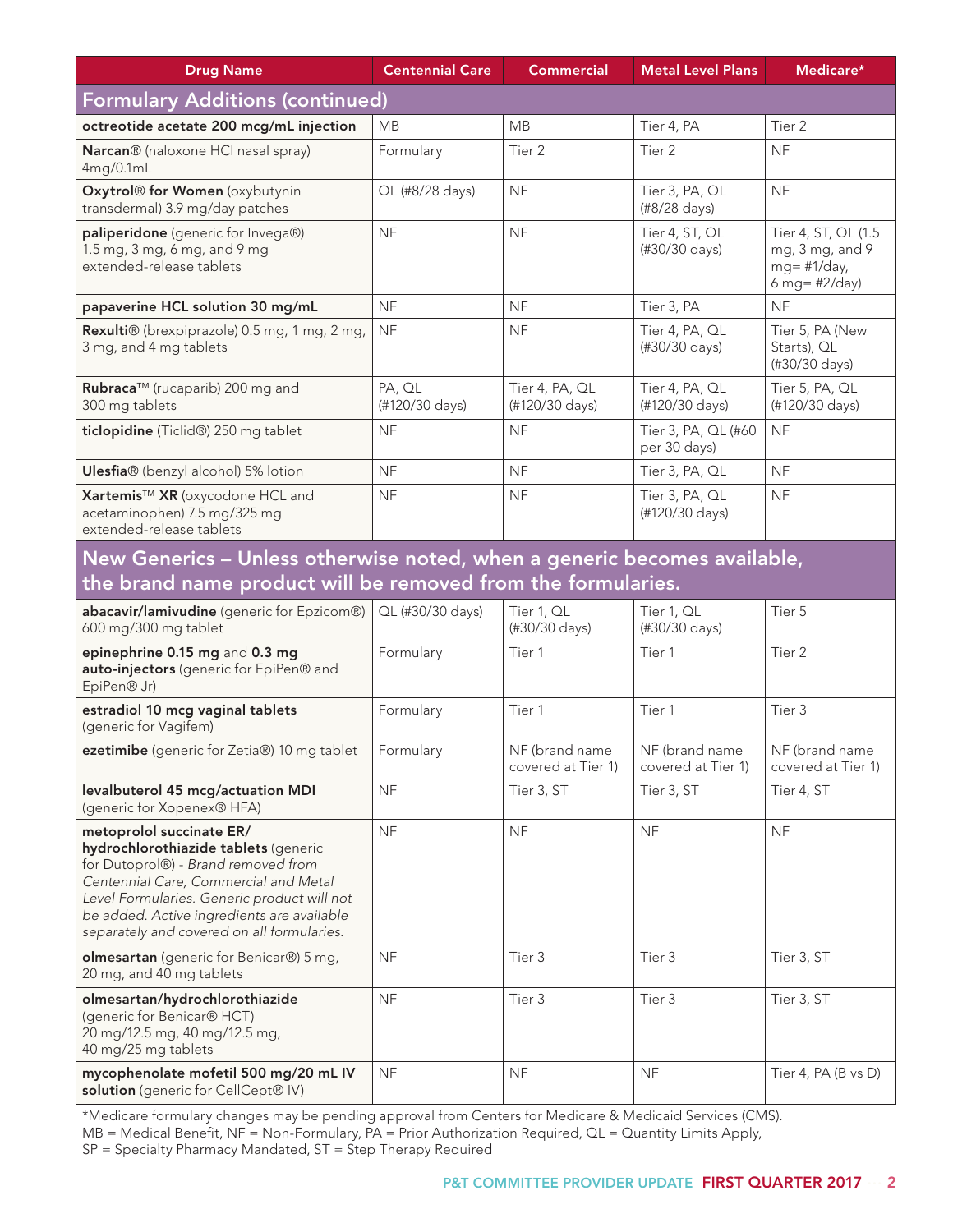| <b>Drug Name</b>                                                                                                                                                                                                                                                                                                                                               | <b>Centennial Care</b>  | <b>Commercial</b>                                                                                                                             | <b>Metal Level Plans</b>                                                                                                                      | Medicare*                                                                                                                        |  |  |
|----------------------------------------------------------------------------------------------------------------------------------------------------------------------------------------------------------------------------------------------------------------------------------------------------------------------------------------------------------------|-------------------------|-----------------------------------------------------------------------------------------------------------------------------------------------|-----------------------------------------------------------------------------------------------------------------------------------------------|----------------------------------------------------------------------------------------------------------------------------------|--|--|
| Other Formulary Changes: Criteria Updates, Formulary Removals, and                                                                                                                                                                                                                                                                                             |                         |                                                                                                                                               |                                                                                                                                               |                                                                                                                                  |  |  |
| <b>Tier Placement Changes</b>                                                                                                                                                                                                                                                                                                                                  |                         |                                                                                                                                               |                                                                                                                                               |                                                                                                                                  |  |  |
| aripiprazole tablets (generic for Abilify®)<br>2 mg, 5 mg, 10 mg, 15 mg, 20 mg, and 30 mg<br>and aripiprazole orally disintegrating<br>tablets (generic for Abilify Disc melt®)<br>10 mg and 15 mg<br>Bipolar I Disorder and Autistic Disorder prior<br>authorization criteria revised on Centennial<br>Care, Commercial and Metal Level<br>Plans formularies. | PA, QL<br>(#30/30 days) | Tier 4, PA, QL<br>(#30/30 days)                                                                                                               | Tier 4, PA, QL<br>(#30/30 days)                                                                                                               | Tier 4, ST, QL<br>(2 mg, 5 mg, 10<br>mg, and 15 mg)<br>Tier 5, ST, QL<br>(10 mg and 15 mg<br>ODT and 20 mg<br>and 30 mg tablets) |  |  |
| buprenorphine/naloxone sublingual<br>tablets (generic for Suboxone®) 2 mg-0.5<br>mg, 8 mg-2 mg and Suboxone Film 2 mg-0.5<br>mg, 4 mg-1 mg, 8 mg-2 mg, and 12-3 mg<br>Sublingual tablets moved to Tier 1 on<br>Commercial and Metal Level Plans and prior<br>authorization removed from film and tablets.                                                      | QL (#90 per<br>30 days) | Sublingual<br>tablets=Tier 1, QL<br>(H90/30)<br>Film=Tier 3, QL<br>2-0.5 mg, 4-1<br>mg, & 8-2 mg=<br>#90/30 days<br>$12-3$ mg=<br>#60/30 days | Sublingual<br>tablets=Tier 1, QL<br>(H90/30)<br>Film=Tier 3, QL<br>2-0.5 mg, 4-1<br>mg, & 8-2 mg=<br>#90/30 days<br>$12-3$ mg=<br>#60/30 days | Sublingual<br>tablets=Tier 2, QL<br>Film=Tier 4, QL<br>(12 mg-3 mg is<br>non-formulary)<br>#90/30 days                           |  |  |
| QVAR® (beclomethasone dipropionate)<br>inhalation aerosol<br>Prior authorization requirement added<br>to QVAR on Commercial and Metal Level<br>Plan formularies. Flovent is the preferred<br>formulary inhaled corticosteroid.                                                                                                                                 | <b>ST</b>               | Tier 3, PA                                                                                                                                    | Tier 3, PA                                                                                                                                    | Tier 4                                                                                                                           |  |  |
| Vesicare® (solifenacin succinate) 5 mg and<br>10 mg tablets<br>Moved from Tier 2 to Tier 3 and step therapy<br>requirement added on Commercial and<br>Metal Level Plan formularies.                                                                                                                                                                            | <b>NF</b>               | Tier 3, ST, QL<br>(#30/30 days)                                                                                                               | Tier 3, ST, QL<br>(#30/30 days)                                                                                                               | Tier 3, QL<br>(#30/30 days)                                                                                                      |  |  |
| venlafaxine SR tablets 37.5 mg, 75 mg,<br>150 mg, and 225 mg<br>Removed from Commercial and Metal Level<br>Plan formularies. Venlafaxine SR capsules<br>(generic for Effexor XR) are covered on<br>all formularies.                                                                                                                                            | <b>NF</b>               | <b>NF</b>                                                                                                                                     | <b>NF</b>                                                                                                                                     | Tier 4, QL                                                                                                                       |  |  |
| zolmitriptan tablets (Zomig®) 2.5 mg<br>and 5 mg<br>Moved from Tier 3 to Tier 1 on Commercial<br>and Metal Level Plan formularies. Step<br>therapy requirement added.                                                                                                                                                                                          | <b>NF</b>               | Tier 1, ST, QL<br>(#18/30 days)                                                                                                               | Tier 1, ST, QL<br>(#18/30 days)                                                                                                               | <b>NF</b>                                                                                                                        |  |  |

\*Medicare formulary changes may be pending approval from Centers for Medicare & Medicaid Services (CMS).

MB = Medical Benefit, NF = Non-Formulary, PA = Prior Authorization Required, QL = Quantity Limits Apply,

SP = Specialty Pharmacy Mandated, ST = Step Therapy Required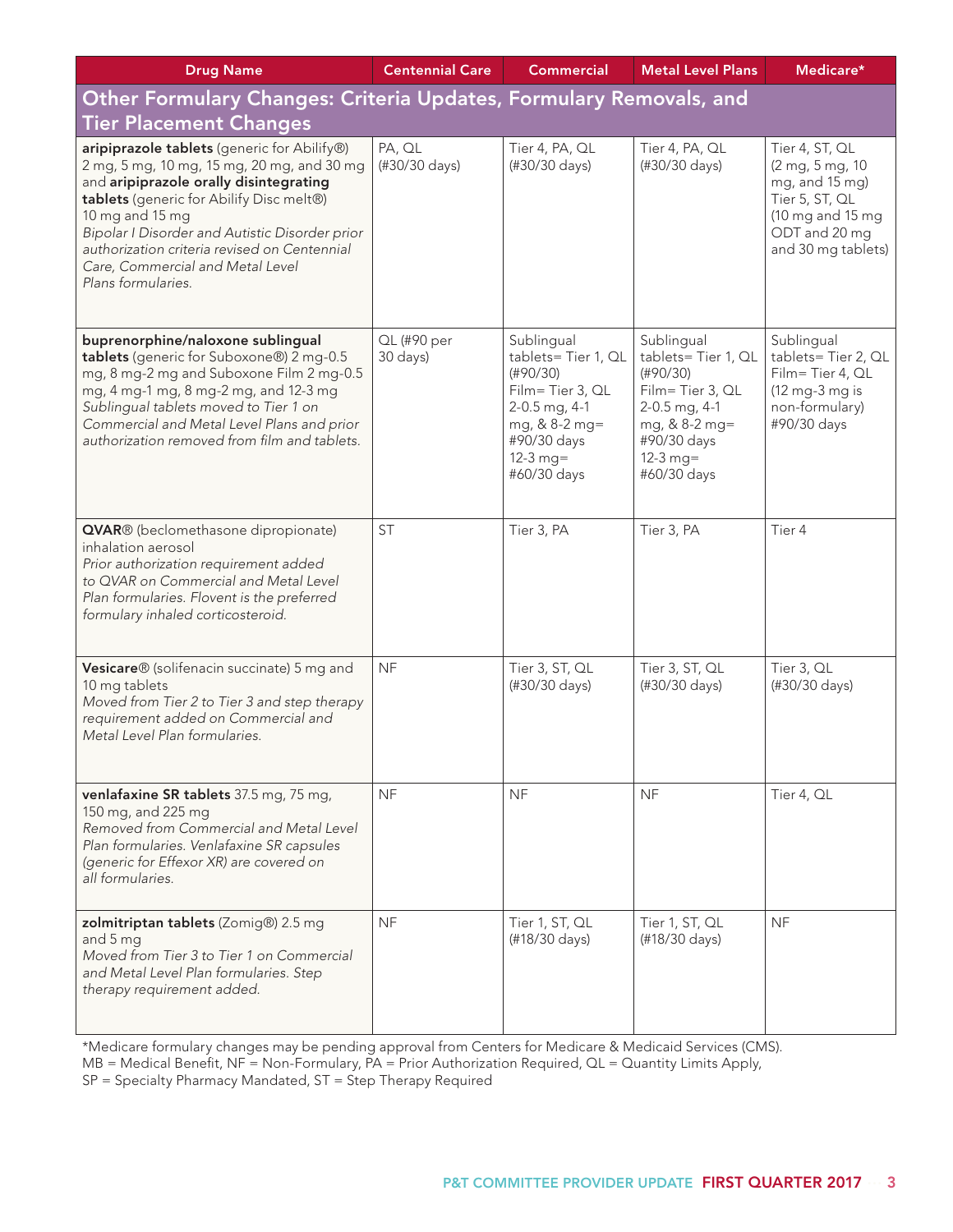#### Formulary Preferred Viscosupplement Products

Euflexxa® (1% sodium hyaluronate) and Gel-One® (cross-linked hyaluronate) are now the formulary preferred viscosupplement products for the treatment of osteoarthritis of the knee. Prior authorization is required and these products may be obtained from a preferred specialty pharmacy.

#### Commercial and Metal Level Plans: Coverage of Interferons for the treatment of Multiple Sclerosis

Rebif® (interferon beta-1a) is now the preferred formulary interferon for the treatment of multiple sclerosis on Commercial and metal level plans. Rebif requires a prior authorization for coverage and may be obtained from a preferred specialty pharmacy. Avonex® (interferon beta-1a) and Extavia® (interferon beta-1b) now require a trial and failure of Rebif and also may be obtained from a preferred specialty pharmacy.

#### Coverage of Hepatitis C Treatment for Presbyterian Centennial Care

There were changes to the coverage of treatment for chronic hepatitis C virus (HCV) including the following:

- Zepatier™ (elbasvir and grazoprevir) is now the preferred formulary medication for the treatment of HCV genotypes 1 and 4. In addition to other prior authorization requirements testing for NS5A resistance in genotype 1a patients is required.
- The New Mexico Centennial Care HCV Treatment criteria for coverage have been recently updated.

#### Carisoprodol removal from Centennial Care, Commercial, and Metal Level Plan formularies

Carisoprodol-containing medications were removed from Centennial Care, Commercial and Metal Level Plan Formularies effective January 15, 2017. Carisoprodol was removed from the formularies for safety reasons. Carisoprodol-containing medications also non-formulary on the PHP Medicare formulary and are considered to be high risk medications in patients 65 years of age and older by the Centers for Medicare and Medicaid Services (CMS).

Carisoprodol quickly metabolizes to meprobamate, an anxiolytic known for its addictive potential. Carisoprodol alone or with other agents (opioids and benzodiazepines, in particular) reportedly caused more than 30,000 emergency department visits in 20091 . Carisoprodol when used in combination with at least one opioid and a benzodiazepine is nicknamed the "Holy Trinity" because of the feeling of euphoria that it produces – similar to that of heroin. When combined these drugs are synergistic in causing respiratory depression and could collectively result in death<sup>2</sup>.

There are safer alternatives to carisoprodol covered on the formularies including baclofen and tizanidine.

References:

- 1. Deadly Drug Combinations Escaping Notice: A Health systems Report [Internet]. 2013. [accessed 2014 Sept 21]. Available from: http://www.wci360.com/news/article/deadly-drug-combinations-escaping-notice-ahealthesystems-report/
- 2. J Fundin. The Perfect Storm: Opioid Risks and 'The Holy Trinity' [Internet]. 24 September 2014. [Accessed November 7, 2016]. Available from: http://www.pharmacytimes.com/contributor/jeffrey-fudin/2014/09/the-perfectstorm-opioid-risks-and-the-holy-trinity/

You can find the complete prior authorization and step therapy requirements and other information regarding Presbyterian formularies online at: https://www.phs.org/providers/formularies/Pages/default.aspx